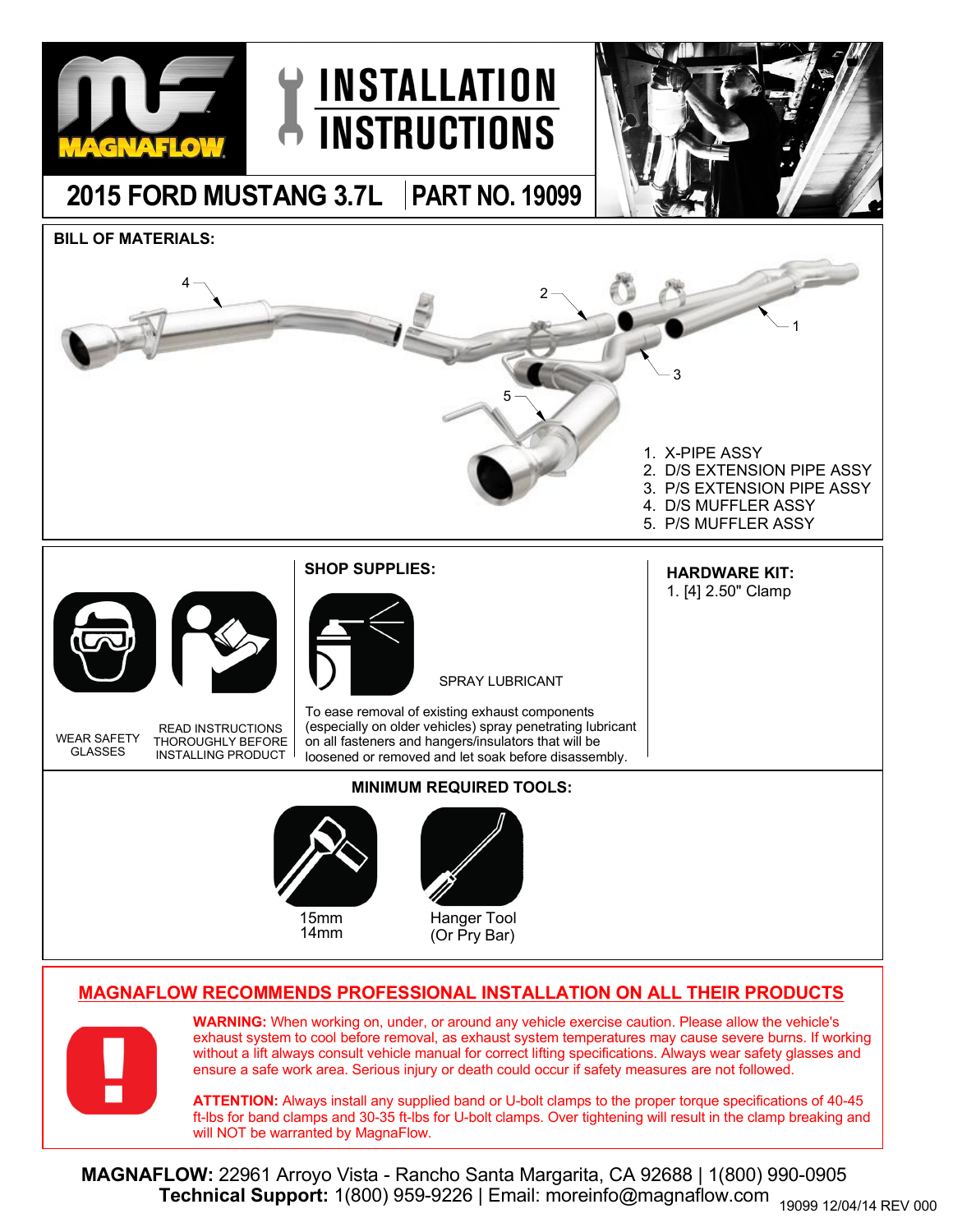## **INSTALLATION INSTRUCTIONS**





**Step 1.** (Notice: This exhaust system fits on both convertible and coupe Mustangs. To install the system on a convertible you must first remove all underbody bracing.) Begin removing the exhaust system by loosening the clamps located in front of the resonator. Next, working front to rear extract the hangers from the rubber insulators and remove the OEM system. Retain insulators and clamps as they will be used to install the new system.



**Step 2.** Begin installation of the new system by loosely attaching the X-Pipe Assembly to the outlets using the OEM clamps. Leave all clamps loose until final adjustment.



**Step 3.** Next attach the Extension Pipe Assemblies to the Y-Pipe using the supplied 2.50" clamps and fitting the hangers into the rubber insualtors.



**Step 4.** Finish the initial installation by fitting the Muffler Assemblies onto the Extension pipes using the supplied 3.00" clamps and inserting the hangers into the rubber insulators.